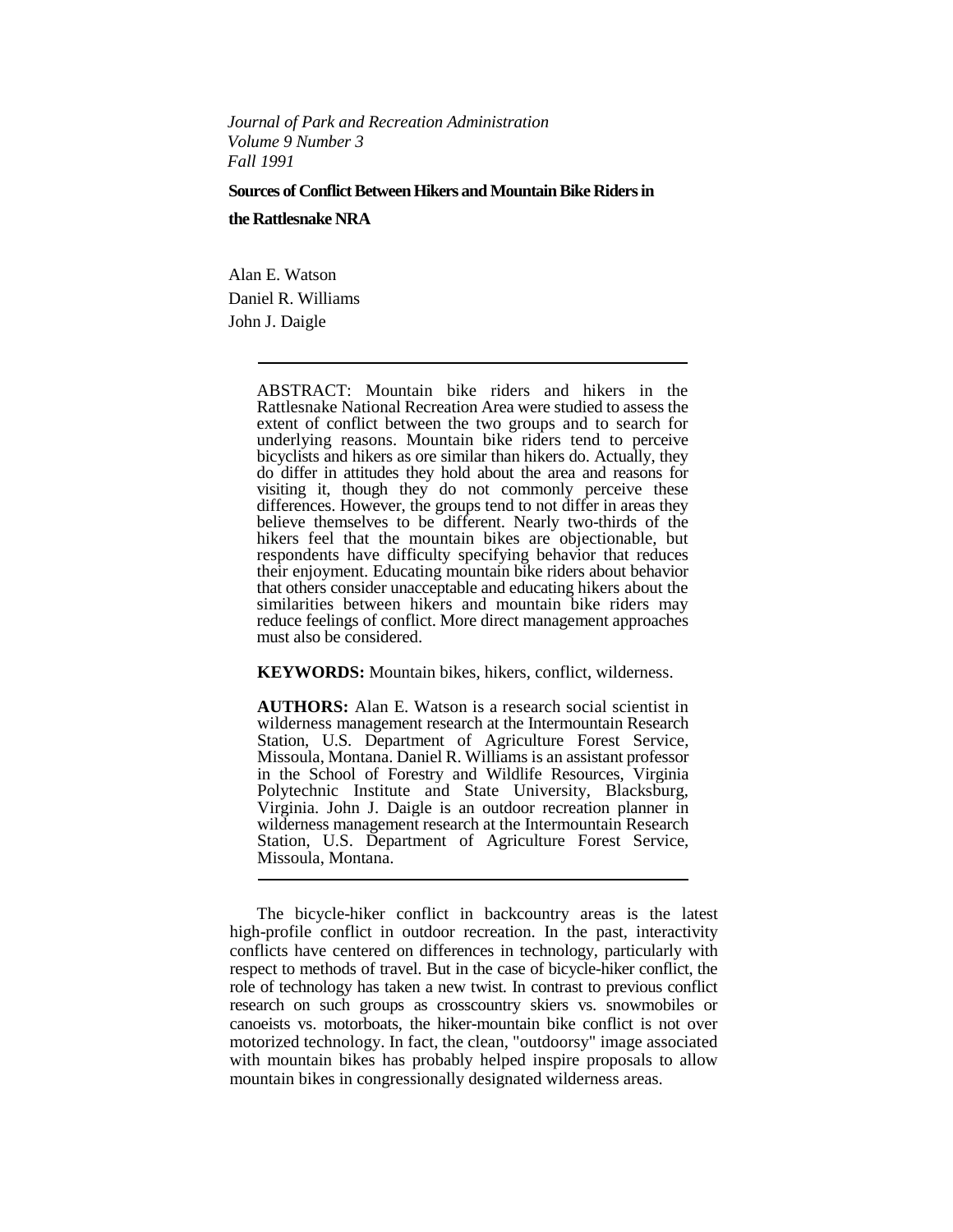Given this potentially radical change in wilderness policy, an empirical examination of the hiker-mountain bike conflict seems timely and valuable to planners, policy makers, and managers of wilderness and other recreational lands. This paper compares hikers and bicyclists in terms of environmental meaning, perceptions of similarity, and conflicts. This was also a unique opportunity to study users of a National Recreation Area that contains some designated wilderness. This study builds on the conceptual work on conflict of Jacob and Schreyer (1981) and Adelman *et al.* (1982).

The prototype mountain bike was constructed in 1974 using a mixture of salvaged parts from durable all-purpose bicycles of the 1950s and 1960s and the multiple-gear drive trains of the European racers of the time (Foote 1987). Mountain bikes were not immediately perceived as a threat to backcountry users across the nation. McCay and Moeller (1976) found that a slight majority of Ohio hikers were not overly concerned about meeting bicycles while hiking. While 40 percent reported that such an encounter would be undesirable or very undesirable, 28 percent felt neutral about meeting bicycles, and 32 percent reported that they enjoyed meeting people riding bicycles during their hikes.

Things have changed since 1974. By the end of 1983, 200,000 mountain bikes had been sold in the United States and total sales have exceeded 5 million bicycles to date (Foote 1987; Coello 1989). In many states, mountain bikes are outselling other bicycles ten to one (Grost 1989). Terminology has emerged to describe these hybrid bicycles and the people who ride them. Bicycles have been called "urban paraphernalia" by those resisting their presence in backcountry areas (Meyer 1985); their riders have acquired disparaging nicknames: "kamikazes," "banzai squads," and "Rambo riders" (Foote 1987; Coello 1989; Cohen 1989). Most of the contact between hikers and bicyclists has been visual. The extreme case, however, may be in one park in California where spinal injury and broken arms, legs, and collarbones have been reported as a result of mishaps between bicyclists and hikers (1987).

Conflict between bicycle riders and hikers is evident in a growing number of areas across the country. Along urban trails in Chicago, interviews of bicycle riders revealed that the majority of negative comments received about the 20-mile trail related to crowding and conflicts between trail users, and only secondly to the location and design of the trail itself (Gobster 1988). This conflict is of growing concern to many land management agencies, both urban and rural (Keller 1990).

# **Social Conflicts Between Competing Users**

Conflicts between recreational user groups competing for the same space have been studied for several types of groups, including canoe paddlers/ motorized users, motorized/nonmotorized rafters. motorized users, motorized/nonmotorized rafters, skiers/snowmobilers, and motorcycles/hikers/horseback riders/bicycle riders. The emphasis in most of these studies, however, has been to determine if conflict exists. This is commonly done through a set of forced-choice questions in which respondents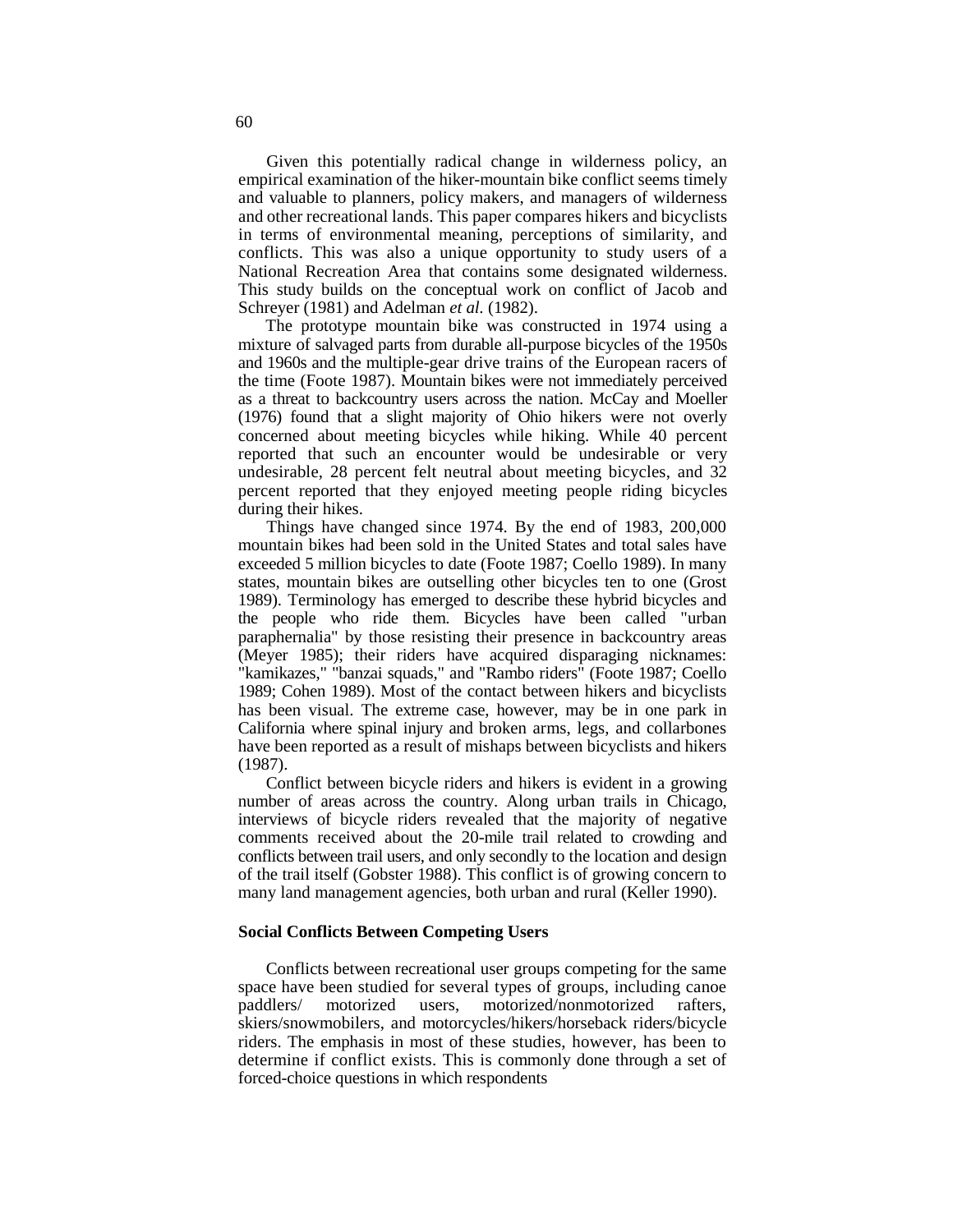are asked to indicate whether they enjoy, dislike, or do not mind meeting other competing groups of resource users. The most consistent finding from this research has been that conflict was often "asymmetrical." This meant that the conflict was one-sided; it was experienced by only one of the competing groups involved, or one group experienced conflict at a much higher frequency.

Adelman *et al.* (1982) was a notable exception to these descriptive studies in that the researchers made the first effort to develop hypotheses to explain why canoe paddlers disliked meeting or seeing motorcraft users in the Boundary Waters Canoe Area Wilderness (BWCAW). Adelman *et al.* found that a majority of motorcraft users perceived paddling canoeists as similar to themselves, while the majority of paddling canoeists perceived motorcraft users as dissimilar to themselves. The two groups differed on whether the BWCAW should be a kind of place generally unaffected by the presence of people, on the type of experience that should be provided at the BWCAW, and on the reasons for coming to the BWCAW. Significantly more paddlers than motorcraft users felt that the other user groups get in their way at portages, make too much noise, disturb their fishing, get in their way on the water, and take up all the good campsites. As hypothesized, paddling canoeists were reciprocating smiles and waves to motorcraft users while disliking them. More than 70 percent of the paddlers disliked meeting or seeing motorcraft users, while only 8 percent of the motorcraft users disliked meeting or seeing paddlers. Adelman *et al.* concluded that perception of similarity, perceived competition for resources, differing definitions of resources, and different motives for coming to the area are all important determinants of the level of attraction between members of these two groups, especially in the early stages of interaction.

Conflict among outdoor recreationists is partly a result of behavior evaluated as unacceptable by one party (such as making too much noise, taking the good campsites, or getting in the way at portages) and partly aresult of perceived intergroup differences (such as different lifestyles, different attitudes about the environment, and basic difference in motives for coming to the site). For example, the role of intergroup differences in attitudes about the environment, feeling about the values of an area, and in motives for visiting the site are emphasized in the theory of recreational conflict proposed by Jacob and Schreyer (1981). These predispositions toward the environment can be described in terms of a person's relationship to the resource, i.e., the meanings, symbols, and attachments a visitor may assign to a specific geographical area. Although the Jacob and Schreyer (1981) work was limited to a theoretical treatment, measures of relationship to the resource factors have been developed (Williams and Roggenbuck 1989).

In this study we were interested in determining how mountain bike riders and hikers differ in the way they relate to the recreational resource. If they do differ, do individuals perceive these differences, giving rise to feelings of conflict? Alternatively, is conflict more likely to originate from some unacceptable behavior by members of one of the groups? We also explored how wilderness visitors differ from those who do not enter the wilderness on these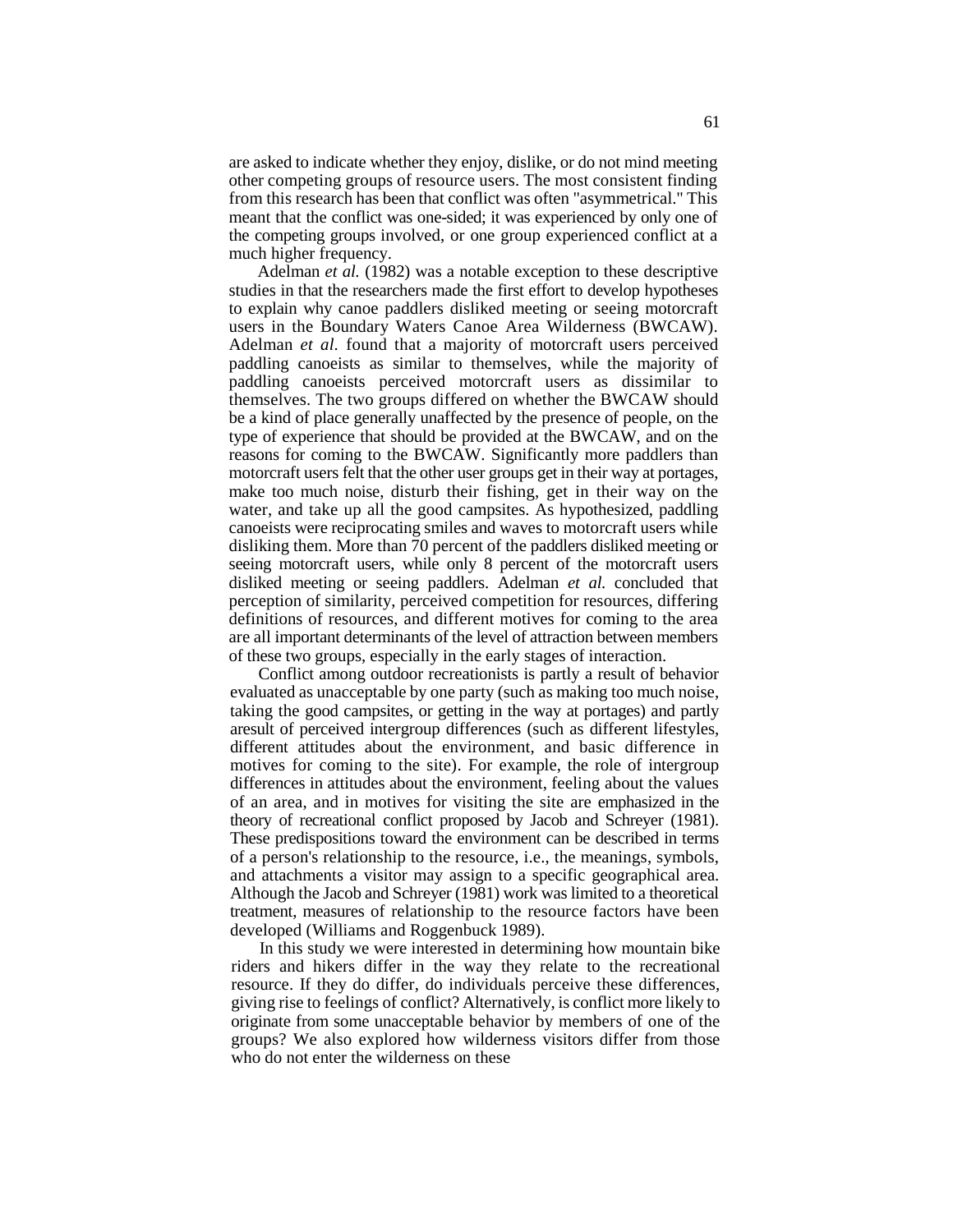conflict issues. If the sources of conflict, or potential conflict, between hikers and mountain bike riders can be explained within this framework, some ideas may emerge regarding how to reduce this growing conflict.

# **Methods**

### *Survey Site*

The Rattlesnake National Recreation Area (RNRA) is a USDA Forest Service administered area just outside Missoula, Montana. Most of the use of the RNRA comes from the 70,000 residents of Missoula and outlying communities. The 61,000-acre National Recreation Area is characterized by high mountain streams, deep canyons, remote lakes, and some signs of previous settlements. The 33,000-acreRattlesnake Wilderness lies within theboundary of the National Recreation Area. One primary trailhead entrance to the National Recreation Area is believed by managers to account for as much as 80 percent of the visitors who enter the area. Virtually all mountain bikes that enter the RNRA enter through this one entrance. A substantial amount of very-short-distance trips originate here, also. Although bicycling use has always existed, in recent years the volume of visitors on mountain bikes has grown rapidly, along with the technological sophistication of the bike itself. Reports of conflicts between bikers and hikers have grown in recent years, despite the fact that only a moderate amount of mountain biking is on rough trails traditionally associated with hiking. Much of the mountain bike traffic is on very wide trails that were once roads. At the time of this study there was no major bicycle management strategy in place.

#### *Survey Method*

Weekday (Monday-Thursday) and weekend (Friday-Sunday) clusters of days were selected for sampling from 1 May through 30 September 1989. Sampling occurred primarily at the main trailhead; however, on approximately one-fourth of the sample days interviewers were stationed at one of two remote trailheads that are believed to account for the majority of the remaining use entries. There were a total of thirty-six sample days during this period. On each sample day two out of three possible four-hour time blocks were randomly selected for visitor contact beginning no earlier than 0800 and ending no later than 2000.

As each visitor passed the interviewer (either entering or exiting) during the selected time block, one screening question was used to determine whether the person would be asked to participate in this study. Because nearby residents use much of the extreme lower portion near the trailhead like a local park (jogging, short walks, walking dogs, etc.), only those visitors staying a minimum of two hours were asked to participate in the study. Each was interviewed to collect basic on-site information regarding length of visit, travel destinations, and group characteristics. Each person in the group over fifteen years old was also asked if he or she would be willing to receive a mailback questionnaire at his or her home. The purpose of the questionnaire was to allow classification of visitors into the conflict groups, determine the extent of conflict expressed by members of the perceived conflict groups, and to explore potential sources of this conflict.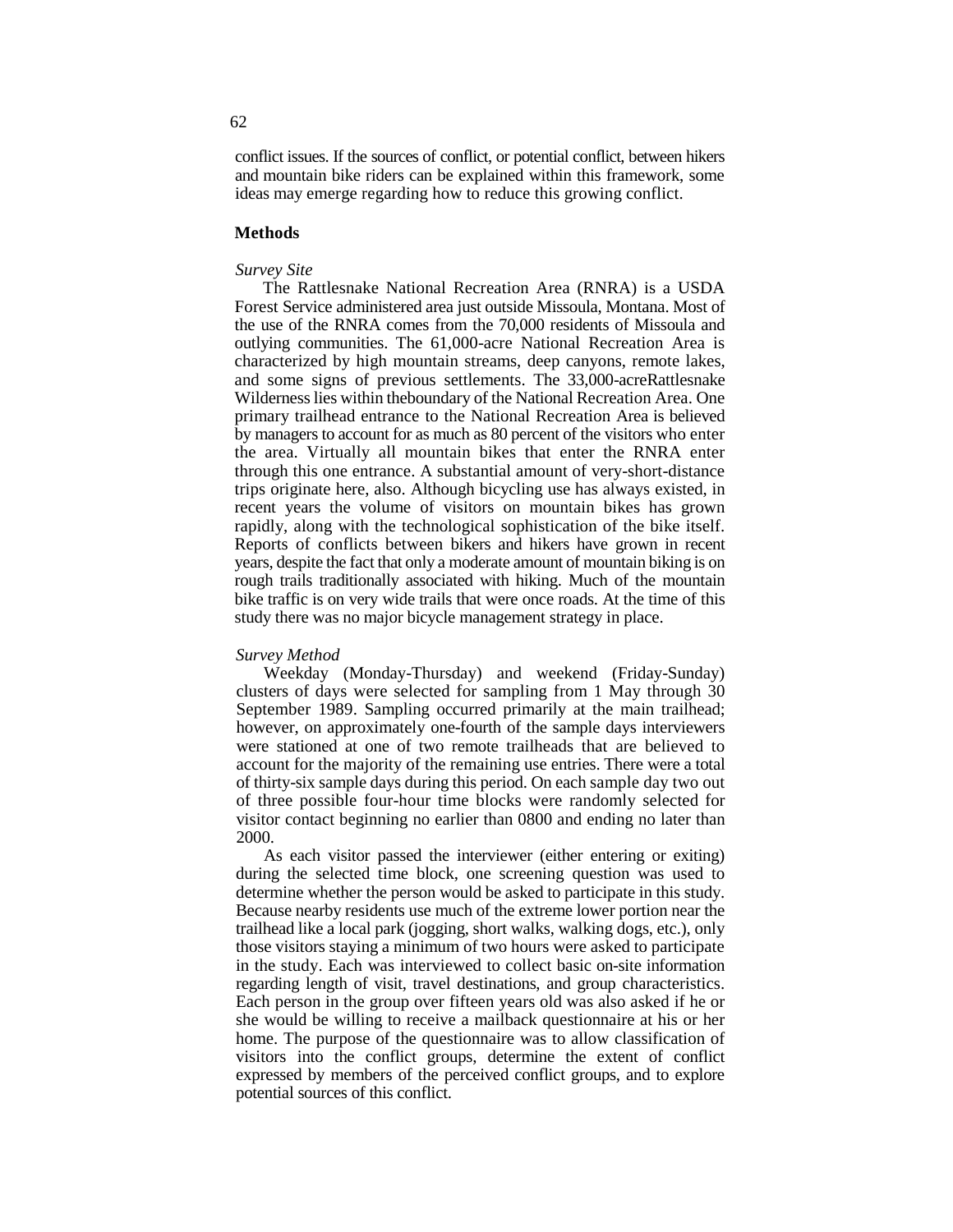#### *Measures*

The extent of conflict was measured in three ways. First, each visitor had the opportunity to respond to a forced-choice question, expressing feelings on enjoyment, dislike, or neutrality toward meeting the other type of group on trails in the Rattlesnake. Mountain bike riders could also indicate if they had never met hikers on these trails, and hikers could indicate that they had never met bikers. Second, each subject was asked if "the behavior of any other individual or group interfered in any way with your enjoyment of visits to the Rattlesnake." If the respondent said yes, he or she was asked to indicate what type of group he or she attributed the behavior to and to describe the specific "behavior that interfered with your trip." Third, the respondents were asked to indicate the extent of "problems you may have run into on your visit(s) to the Rattlesnake" on a scale with points labeled "no problem at all," "a small problem," "a moderate problem," "a big problem,"and "don't know." Included among these items were "too many hikers," "too many bicycles," and "bicycles traveling too fast."

It was felt that one index to RNRA visitors' attitudes about the environment would be their attachment to wilderness as a resource. Legally defined wilderness was explained briefly to respondents and an assessment of attachment to wilderness was obtained. In addition, questions that measure attachment to the RNRA were included (Williams and Roggenbuck 1989). Besides overall attachment to the Rattlesnake (feelings about the values of the area), factor analysis revealed two separate dimensions of the attachment scale, place dependence and place identity. Place dependence is the degree to which a place meets the visitor's goals better than an alternative place. Place identity is the extent that one uses the environment to create and maintain self-identity.

In addition to attachment, another aspect of relationship to the resource discussed by Jacob and Schreyer is mode of experience. Likert-scale items were used to assess the extent to which visitors focused on the setting, activity, or social aspects of the trip. These Likert items were anchored by "strongly agree" and "strongly disagree" responses. Additional modes of experience variables included trip characteristics such as group composition, group size, and length of stay.

There was an evaluation of how important various aspects of the RNRA were to the experience obtained during a visit to the area. Visitors were asked to indicate how much various social condition factors mattered to them, or influenced the quality of their recreation experiences. Responses were on a six-point Likert scale, ranging from "not at all" to "extremely important" Additional environmental orientation variables included various elements of familiarity with the RNRA, outdoor organization membership status, education level, childhood and current residence classification, occupation, income, age, and typical length of stay at sites like the RNRA.

Visitors were asked to indicate how similar they *perceived* "those who hike into the Rattlesnake and those who ride bicycles on visits" to be on eleven items. These items generally related to the relationship to the resource factors and sociodemographic questions asked of all visitors.

Visitors were classified into one of four different groups based on two variables. We were interested in, first, whether the visitor reported riding a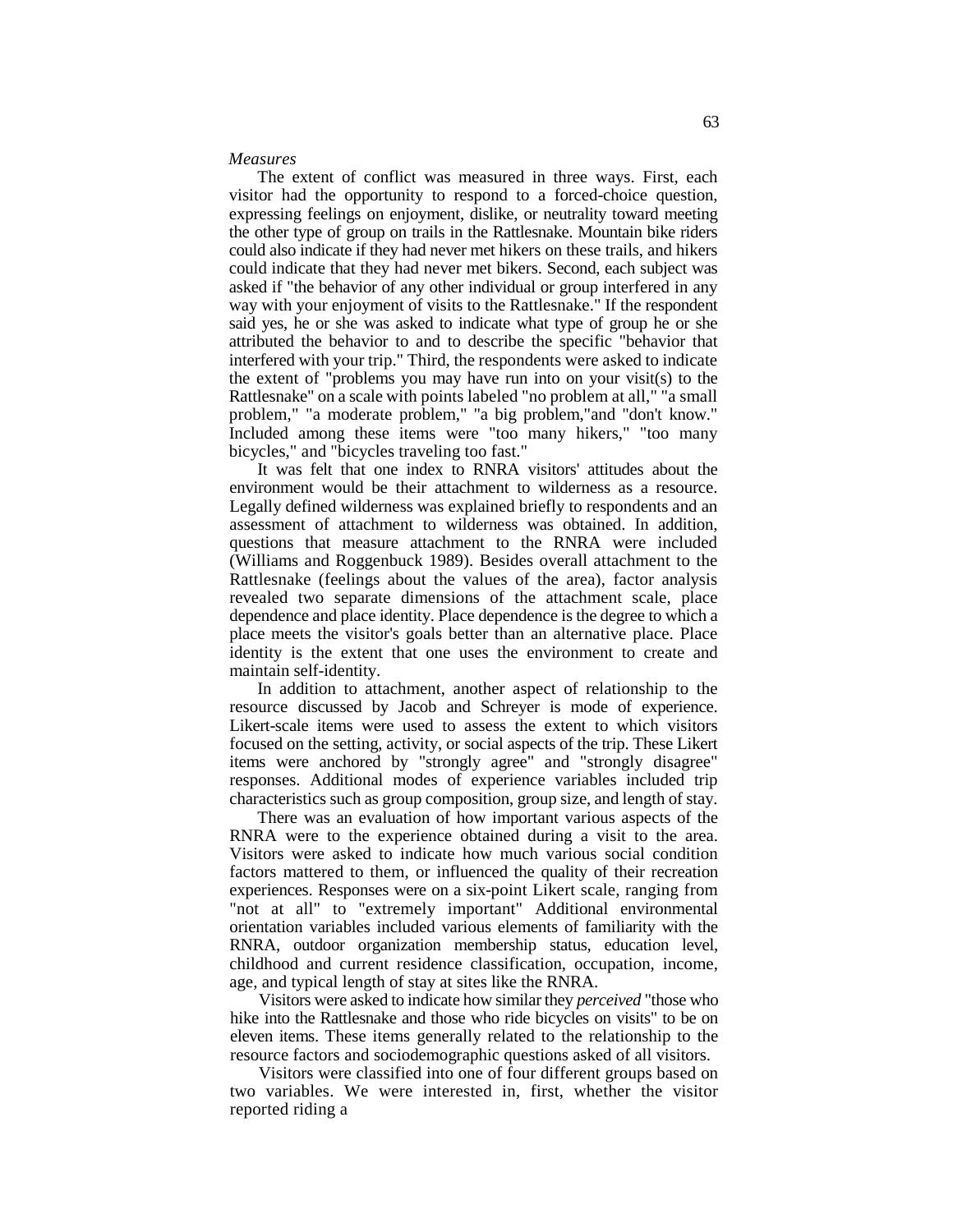bicycle during this visit to the National Recreation Area and, second, whether or not the visitor entered that portion of the RNRA classified as wilderness during the trip. It was assumed that when a visitor responded that he or she entered the wilderness during the visit, and he or she also rode a bicycle, he or she rode the bicycle through the RNRA nonwilderness portion to a point near the boundary of the wilderness and then hiked into the wilderness from that point. We make this assumption because riding a bicycle into the wilderness would be a violation of the law.

### Findings

### *Response*

We mailed 296 surveys to visitors over fifteen years of age who had indicated a willingness to receive and complete the survey. Of these, three were not deliverable and two were returned but not usable. A total of 211 completed questionnaires were returned, providing an overall response rate of 73 percent. In a test for nonresponse bias, those who returned the questionnaire were compared to those who did not on six on-site questions. These questions included group type, group size, gender, length of stay, age, and number of previous visits. These two groups were not significantly different  $(p<0.05)$  on any of these variables. One followup of supplemental questions was sent to all respondents to obtain an Overall indication of conflict and an assessment of perceived similarity between groups. Of the 211 sent out, 161 (76 percent) were returned.

### *Sample Characteristics*

Approximately 50 percent of respondents were bicyclists and 50 percent were not. About one-third (thirty-four) of the nonbicychsts reported that they entered the wilderness portion of the RNRA during their visit and about one-third (thirty-eight) of the bicyclists similarly reported they entered the wilderness during that particular visit. Bicyclists and nonbicyclists were split approximately fifty-fifty male and female.

### *Conflict*

As often found in recreation conflict research, there was an asymmetrical conflict relationship evident between hikers and mountain bike riders. Only one mountain bike rider indicated that he or she disliked meeting backpackers or day hikers in the Rattlesnake. On the other hand, 32 percent of the hikers who did not enter the wilderness indicated that they disliked meeting bicycles (chi-square, p<.001). Only 6 percent of the hikers indicated that they had never met a bicyclist in the Rattlesnake.

When asked to identify specific types of groups that interfere with enjoyment of trips to the Rattlesnake, only 9 percent of nonwilderness bicyclists and 4 percent of wilderness bicyclists cited day hikers or backpackers. Just over 23 percent of hikers attributed interference to bicyclists (chi-square, p=.O56).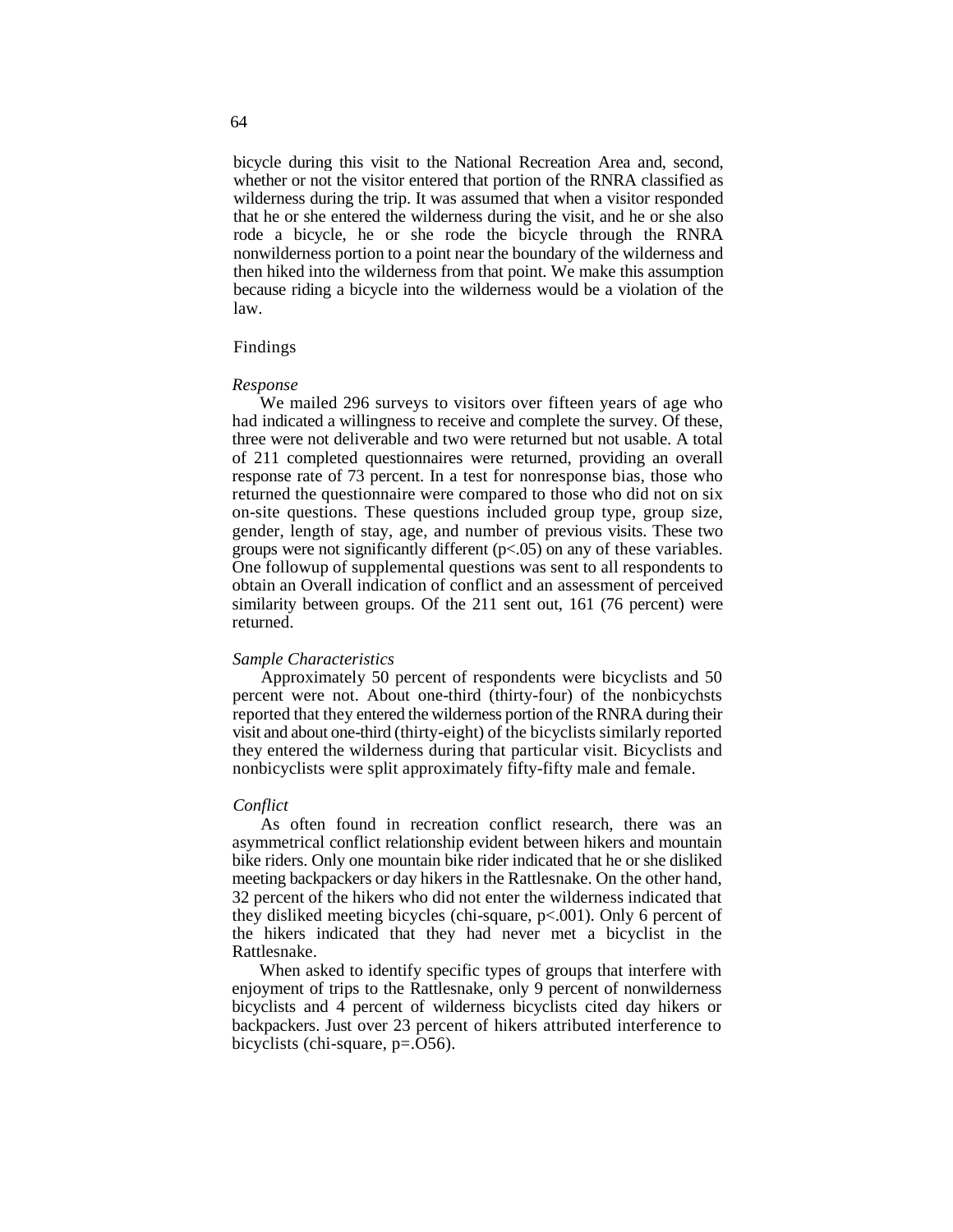Specific interfering behaviors listed by hikers, attributable to bicyclists, were most often "traveling too fast" and "not being courteous to hikers."

Only about one-third (32 percent) of nonwilderness bicyclists and one-fourth (25 percent) of wilderness bicyclists indicated that "too many hikers" had been a problem, at some level, on trips to the Rattlesnake. In extreme contrast with this, nearly two-thirds (64 percent) of nonwilderness hikers and more than half (58 percent) of wilderness hikers indicated that "too many bicycles" or "bicycles traveling too fast" had been a problem on visits to the Rattlesnake (table 1).

**Table 1 Hiker and Bicyclist Evaluation of Other Group as a Problem\***

|                         |                             |    | Problem |      | No<br>Problem |  |
|-------------------------|-----------------------------|----|---------|------|---------------|--|
| Group type<br>N<br>(% ) | Potential problem evaluated |    | N       | (% ) |               |  |
| Nonwilderness bicyclist | Too many hikers             | 14 | 31.8    | 30   | 68.2          |  |
| Wilderness bicyclist    | Too many hikers             | 6  | 25.0    | 18   | 75.0          |  |
| Wilderness hiker        | Bicycles traveling too fast |    |         |      |               |  |
|                         | or too many bicycles        | 15 | 57.7    | 11   | 42.3          |  |
| Nonwilderness hiker     | Bicycles traveling too fast |    |         |      |               |  |
|                         | or too many bicycles        | 30 | 63.8    | 17   | 36.2          |  |

# *Perceived Similarities*

When an overall index of perceived similarity between hikers and mountain bikers was calculated (5=strongly agree, l=strongly disagree), an analysis of variance revealed significant differences in mean scores for the four groups (table 2). The wilderness bicyclists indicated strong beliefs that the two groups were similar, while the hikers, particularly the wilderness hikers, were least likely to agree that the two groups were similar. When the individual items were examined, differences were found on beliefs about similarities in types of places they live, lifestyles, types of jobs they have, levels of education, the income they receive, attitudes they have about the environment, and feelings about the values of the area (ANOVA, pg.10) (table 2). In all cases the wilderness biker registered the strongest agreement with these similarity questions, differing significantly from one or both hiker groups in every case and quite often differing from the bicyclists who did not enter the wilderness.

### *Relationship to the Resource*

The degree of attachment to the wilderness resource was very high for each of the four groups studied. Significant differences existed between the groups based upon whether or not they entered the wilderness but not based upon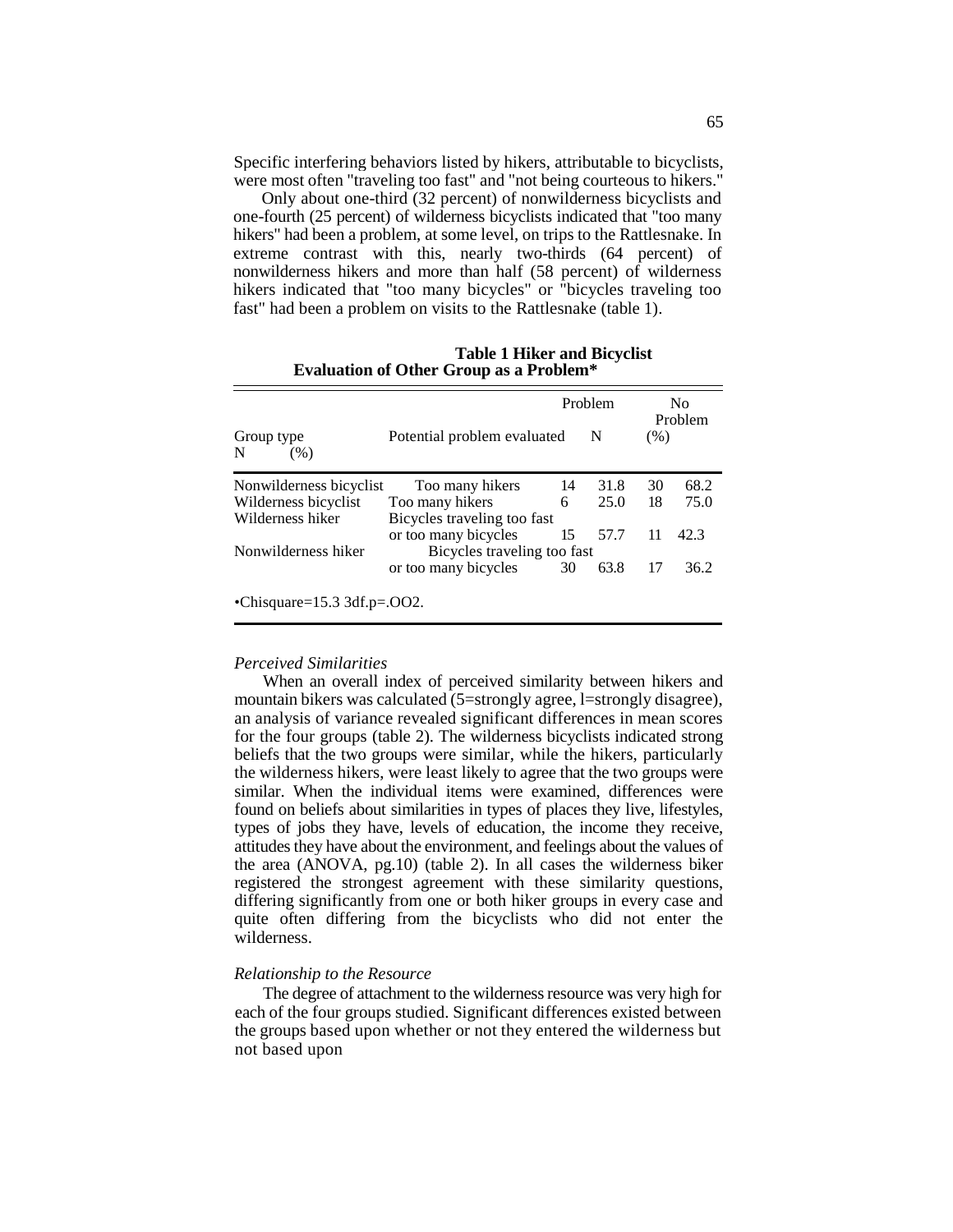| Item<br>Grouping                                                                                                                                                               | biker                                  | Wilderness Nonwildemess<br>hiker       |                                        | biker                                  | hiker                                        | PR > F                      |
|--------------------------------------------------------------------------------------------------------------------------------------------------------------------------------|----------------------------------------|----------------------------------------|----------------------------------------|----------------------------------------|----------------------------------------------|-----------------------------|
|                                                                                                                                                                                | $\mathsf{A}$                           |                                        | B                                      | $\mathcal{C}_{\mathcal{C}}$            |                                              | D                           |
| Oveall index<br>A>B,C,D                                                                                                                                                        |                                        |                                        | 43.236.8 39.0                          |                                        | 38.4                                         | .049                        |
| Types of places they live<br>Lifestyles<br>Types of jobs<br>Levels of education<br>A>B,C,D<br>Age<br>Income                                                                    | 4.3<br>4.0<br>4.0<br>4.2<br>3.5<br>3.8 | 3.8<br>3.5<br>3.4<br>3.4<br>3.0<br>3.1 | 3.9<br>3.8<br>3.7<br>3.8<br>3.0<br>3.0 | 3.6<br>3.4<br>3.4<br>3.4<br>3.3<br>3.3 | .026<br>.083<br>.041<br>.008<br>.330<br>.005 | A>B,C,D<br>A>B,D<br>A > B,D |
| A>B,C,D<br>Types of places they grew up<br>Distance traveled to get there<br>Reasons for coming<br>Attitudes about the environment<br>Feelings about the values of<br>the area | 3.8<br>3.8<br>3.8<br>4.0               | 3.5<br>3.4<br>3.3<br>3.93.2<br>3.3     | 3.3<br>3.3<br>3.9<br>3.7<br>3.7        | 3.4<br>3.6<br>3.7<br>3.5<br>3.6        | .163<br>.123<br>.118<br>.085<br>.0775        | A > B<br>A > B              |

**Table 2 Hiker and Bicyclist Perceived Similarity Scores'**

<sup>I</sup> l=Strongly disagree, 2=Disagree, 3=Neutral, 4=Agree, 5=Strongly agree.

Grouping by Student-Newman-Keuls test,  $p<.10$ .

'Overall index is an additive scale which includes all

items.

whether or not they rode bicycles (table 3). A look at the other relationship to the resource scales designed to assess attachment to the RNR A revealed slightly lower attachment values generally with some variation explained by group membership for only one of the items. For place dependence the two groups who reported riding bicycles revealed greater attachment of this sort to the place (mean=3.3) than for the hikers of the study (mean=3.0). No differences were evident based upon whether or not they entered the wilderness.

# *Mode in Which Individual Experiences the Environment*

The four groups demonstrated some differences in the mode in which they experienced the environment. Generally, the scores calculated from theLikert scales were again quite high. It was found that the bicyclists who remained outside the wilderness boundary reported significantly less focus on the setting than did the other three groups (ANOVA, p=.003). The groups who did not enter the wilderness exhibited significantly lower scores than the wilderness groups (p=.009) on activity focus. The extent of focus on social aspects of the trip did not differ significantly across the four groups. Generally, setting focus scores appeared highest of the three focus score for each group.

Other mode of experience factors examined included group size, group type, and length of stay. Group size did differ across the groups (chi-square, p<.05). The evident differences included an increased chance for bicyclists who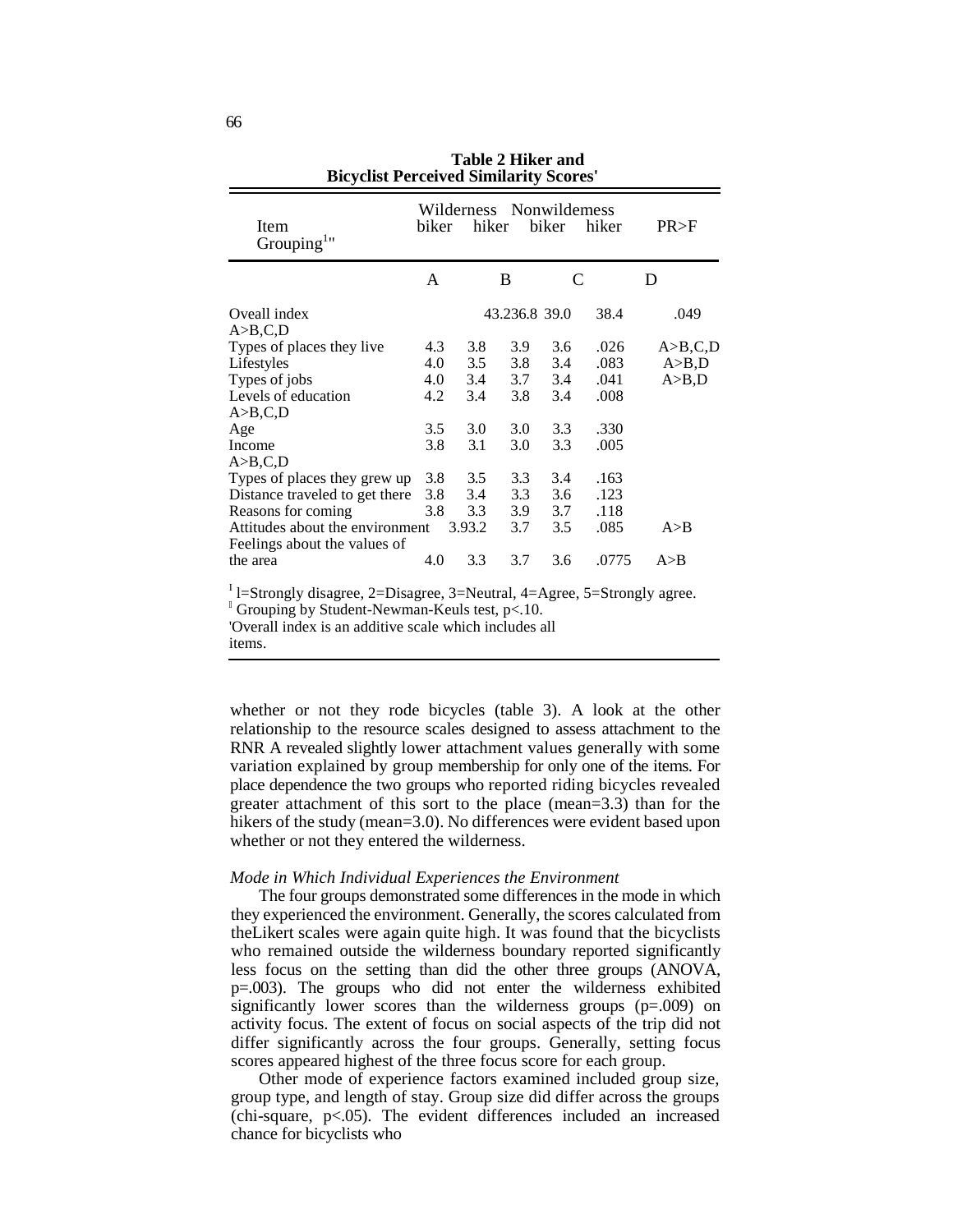| Item<br>Grouping*                                   | Wilderness<br>biker | hiker      | Nbnwilderness<br>biker | hiker      | PR > F       |
|-----------------------------------------------------|---------------------|------------|------------------------|------------|--------------|
|                                                     | $\mathsf{A}$        | B          | $\mathcal{C}$          | D          |              |
| Attitudes about<br>the environment                  |                     |            |                        |            |              |
| Attachment to the<br>wilderness resource<br>A,B>C,D | 4.1                 | 4.2        | 3.7                    | 3.7        | .002         |
| Feelings about the<br>values of the area            |                     |            |                        |            |              |
| Place identity<br>Place dependence                  | 3.3<br>3.3          | 3.1<br>2.9 | 3.3<br>3.4             | 3.1<br>3.0 | .434<br>.014 |
| A, C > B, D<br>Place attachment                     | 3.4                 | 3.2        | 3.4                    | 3.1        | .177         |
| Reasons for coming<br>(mode of experience)          |                     |            |                        |            |              |
| Setting focus<br>A,B,D>C                            | 3.9                 | 3.9        | 3.5                    | 3.8        | .003         |
| Activity focus<br>A,B>C,D                           | 3.6                 | 3.7        | 3.4                    | 3.3        | .009         |
| Social focus                                        | 3.5                 | 3.7        | 3.5                    | 3.7        | .366         |

| Table 3 Relationship to the |
|-----------------------------|
| <b>Resource Factors*</b>    |

\* Comparative scores based on mean response to 5-point Likert scales anchored by

strongly agree (5) and strongly disagree (1).

 $b$  Groupings based on Student-Newman-Keuls, p<.10.

entered the wilderness to travel alone or in groups larger than four. The hikers were more likely to be in groups of two or three people, as were the bicyclists who did not enter the wilderness. Accordingly, the bicyclists who entered the wilderness more often described his or her group as "alone" and the hikers who did not enter the wilderness were more likely to be in a family group than the other users were (chi-square, p=.012). Length of stay did vary significantly across the four groups (ANOVA, p<.001). There were basically three divisions in length of stay. Wilderness hikers had the highest mean (28.6 hours), followed by wilderness bikers (11.8 hours). These two groups were significantly different from each other and from both nonwilderness groups. The two nonwilderness groups were not significantly different from each other at around 5.5 to 6 hour means.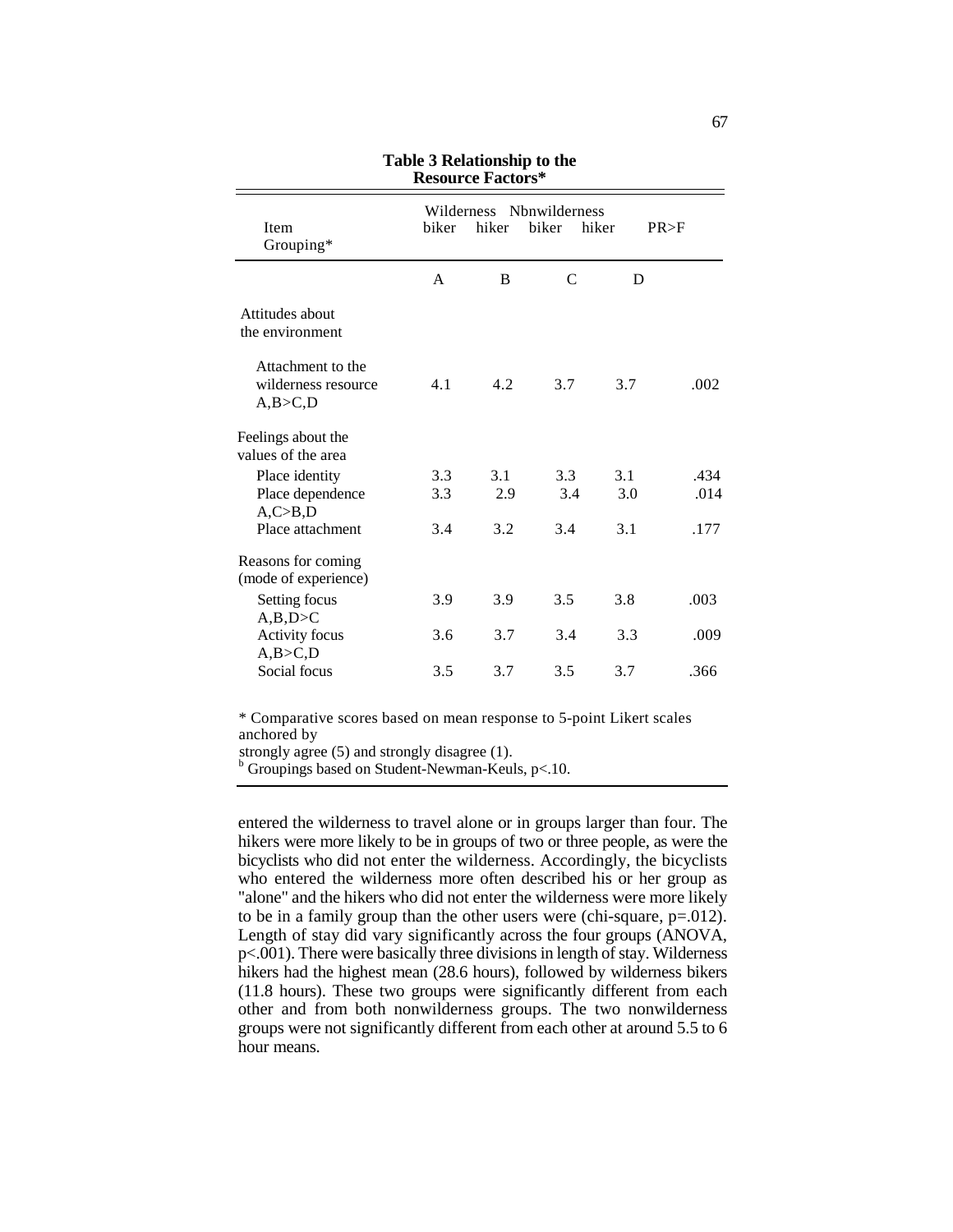### *Environmental Orientation*

The groups differed significantly in only a few social and physical condition factors posed to them. For this analysis responses were divided into two groups. Those responding in the two highest response categories (the item matters very much or an extreme amount in achieving quality recreation experiences) made up one group and all other legitimate responses made up the comparison group. The groups differed as follows. (1) Hikers who entered the wilderness were more likely to report the number of groups of people encountered along the trail was an important factor (chi-square,  $p=010$ ). (2) Bicyclists who entered the wilderness were less likely to report that the number *of large* groups encountered along the trail each day affected their recreation experiences (chi-square,  $p=012$ ). (3) Bicyclists who entered the wilderness were also less likely to report that noise originating inside the RNR A mattered to them (chi-square,  $p=0.007$ ) or that the number of visible campfire rings influenced their recreation experience (p=.O15).

There were no differences between any of the groups on age, number of previous visits, years since the first visit to the RNRA, visits per year to the site, number of wilderness areas they had visited, years since they first visited a wilderness, number of visits per year to wilderness, whether or not they belong to conservation organizations (33 percent do), education, income, kind of place they grew up in and live now, and occupation.

### Implications

Maybe the most important finding to be reported to managers of areas like the Rattlesnake is simply the proportion of hikers who express feelings of conflict toward bicyclists. With the typical forced-choice question, between 30 and 37 percent indicated that they did not like meeting bicycles on trails in the Rattlesnake. Wilderness hikers had the highest number of individuals who did not like meeting bicycles in the Rattlesnake, but not a significantly larger percentage than hikers in the nonwilderness portion of the Rattlesnake. This asymmetrical relationship is not of the magnitude that may have been anticipated given the findings in previous recreational conflict research. When managers receive complaints about bicycles in the Rattlesnake they now have a notion of the percentage of the hikers who feel similarly. Because a substantial amount of bicycle use in the RNRA is on old roads, these percentages could be higher in areas where a greater amount of use is on narrow trails.

Identifying specific individual or group behavior that diminished visitor experiences was a difficult task for visitors. Only about 20 percent of the hikers could specify bicyclist behavior that interfered with their enjoyment.

Many of those who had not reported disliking meeting the conflicting group on the trails still felt the opposing group was a problem. This is a slightly different aspect of conflict. This response suggests that there are more mountain bike riders who feel that there are too many hikers in the area then there are mountain bike riders who dislike meeting hikers in the area or who feel that hikers diminish the quality of their visits. This is also true for hikers evaluating the extent of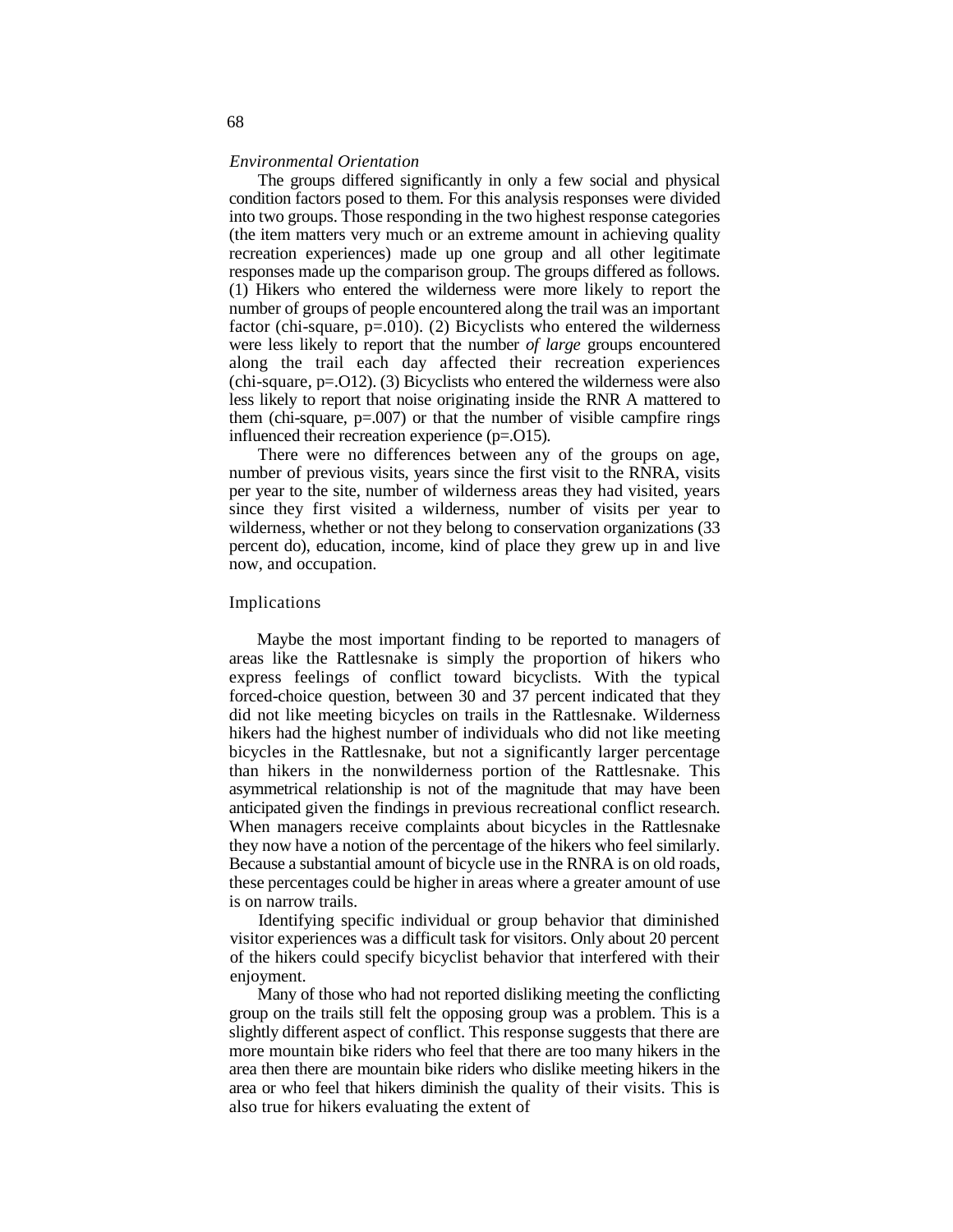problems associated with bicycles. Although visitors conclude that the other group is often a problem of varying magnitude, the problems do not always affect the recreational experience and do not lead to specification of objectionable behavior.

When visitors were asked how similar they perceive bicycle riders and hikers to be, bicyclists who entered the wilderness exhibited slightly stronger perceptions of similarity than the other groups. Interestingly enough, the wilderness hiker was usually the group that felt the least similarity to bicyclists. Specific factors in which wilderness bicyclists exhibited significantly stronger similarity belief scores include the type of place they live, lifestyle, occupation, levels of education and income, attitudes about the environment, and values of the area. On most of these items the perceptions held by the wilderness bicyclist are very accurate. The mountain bike riders and hikers are hardly distinguishable on these factors.

Real differences between the groups, however, were few and did not follow the patterns of perceived dissimilarity. Mountain bike riders and hikers who entered the wilderness were similar in environmental attitude and activity focus. Of all groups, bicyclists who remained outside the wilderness focussed least on the setting. The only clearly distinguishing point between mountain bike riders and hikers was the extent to which the two groups were dependent upon the Rattlesnake for the activities they like to participate in. The bicyclists were significantly more dependent on this alternative.

There are many options being discussed and tried which offer potential for managing mountain bikes (Keller 1990). The findings of this study suggest that a light-handed technique, such as education, offers potential to at least partially manage the conflict expressed over mountain bike use. Bicyclists need to become more aware that some of them are exhibiting behaviors that diminish the recreational experience of hikers and that nearly two-thirds of the hikers view this as a problem that needs to be addressed. Commonly cited is failure to slow down when meeting hikers, which is perceived as dangerous and discourteous. Johnson and Swearingen (1988) concluded that visitors to a national park who were engaging in behavior that violated the norms of the general visitor population were often unaware of the harmfulness of their behavior and did not perceive excessive impacts due to their behavior. This may be the case with many mountain bike riders. Although education is being suggested as one means to reduce what hikers term "problem behavior," Swearingen and Johnson (1990) point out that there will likely remain the noncompliant visitor who is more likely to be motivated by direct management strategies than by altruistic appeals. While new mountain bike management strategies at the Rattlesnake NRA are based upon rider education, promotion of low-impact riding techniques, and public service programs such as trail building and maintenance (Baker 1990), regulations and enforcement may be required to assure resource protection due to the behavior of a small percentage of visitors who do not respond to the educational effort. In the event that some direct management measure is determined necessary, it is highly likely that hikers and compliant bicyclists will support these regulations to change the behavior of the noncompliant minority.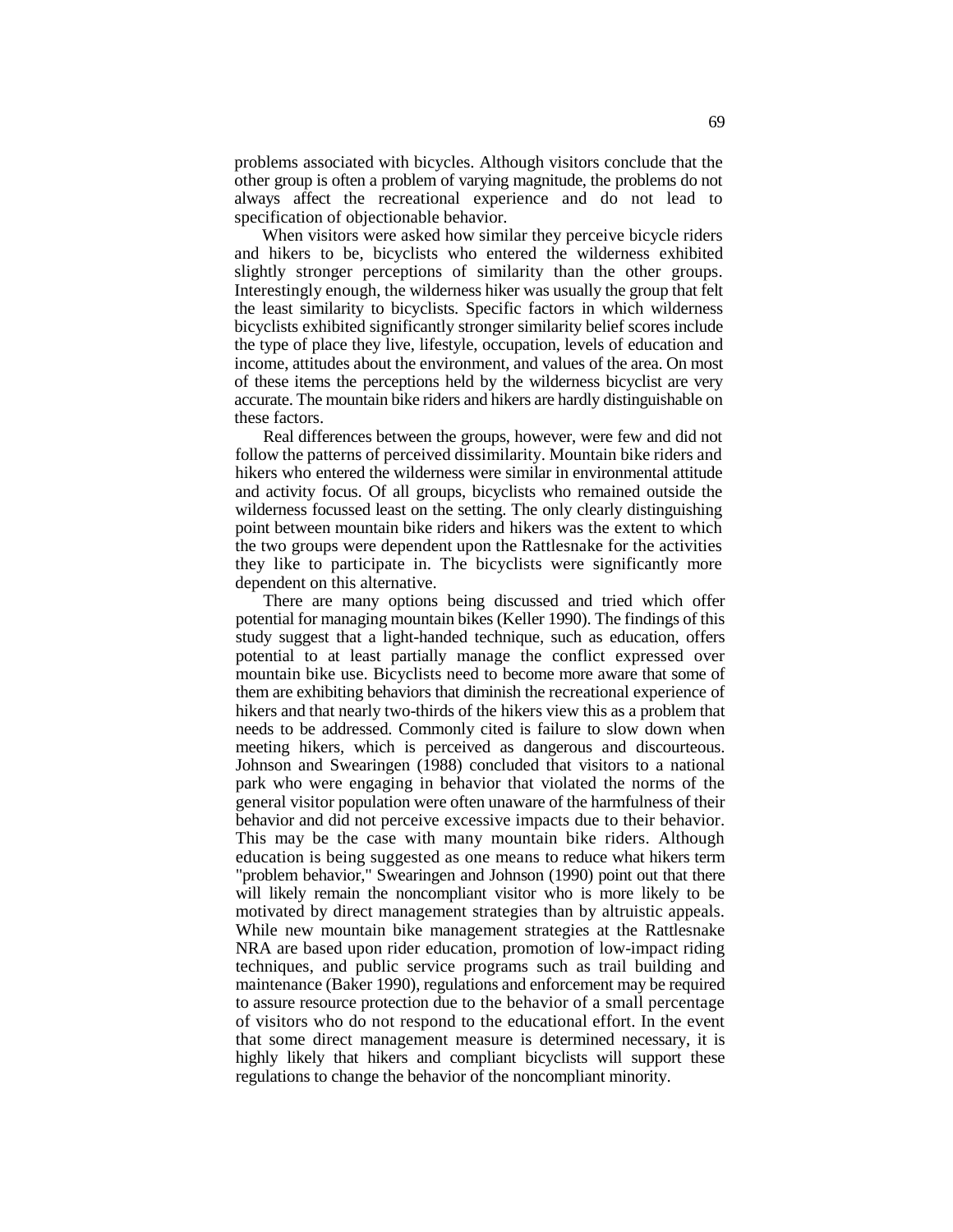Another light-handed effort that might reduce conflict would be to educate hikers about the possibility of meeting bicycles in the RNRA and what to expect from these encounters. Managers might also correct some the misperceptions regarding how the groups differ. The mountain bike riders and hikers, particularly those who go to the Rattlesnake to visit the wilderness, have more in common than the hikers realize. The bicyclists seem to be more aware of the similarities, probably because they are basically hikers who are using the bicycles to gain quicker access to the wilderness boundary. But their interest in the setting and attachment to the wilderness resource are similar to those wilderness visitors who do not use a bicycle to gain quick access. Mountain bike riders are also more likely to be hikers at other times than hikers are to be bicyclists.

Information that is currently lacking for such an educational program and could benefit from future research is the extent of crossover between bicycle riding and hiking. Our perception is that the bicycle riders and hikers who did not go into the Rattlesnake Wilderness, while less attached to the wilderness, are also less specialized users of the area and that as (or if) they progress toward a deeper appreciation of the natural environment, the more similar they will become to the current wilderness users in this area. There is also a need for better understanding of how visual evidence of mountain bike impacts influences both the quality of hiker experiences and feelings of conflict.

References

Adelman,B.T.Heberlein,andT.Bonnicksen. 1982. Social Psychological Explanations

for the Persistence of a Conflict Between Paddling Canoeists and Motorcraft Users

in the Boundary Waters Canoe Area. *Leisure Sciences* 5(1): 45-61. Baker.N. 1990.Mountain Bike Management: A Tale of Three Cities. *Western Wildlands*

16 (3): 36-39

Coello, D. 1989. Vicious Cycles? *Sierra* 74: 50-54. Cohen, J. 1989. The Battle Over Mountain Bikes. *Science World:* 13-15. Foote,J. 1987. Two-Wheel Terrors: Mountain Bikes, Clunky but Chic, Rule the Road.

*Newsweek* 110:72. Gobster, P. 1988. Urban Bicycle Trails: Use Patterns

and User Preferences. *Trends* 25(3):21-25.

Grost,R. 1989. Managing the Mountain Bike. *American Forests*  95:50-53,75-77. Jacob, G. and R. Schreyer. 1981. Conflict in Outdoor Recreation: A Theoretical

Perspective. *Journal of Leisure Research* 12:368-380. Johnson, D., and T. Swearingen. 1988. *A Preliminary Analysis of Day Hiker Off-Trail*

*Hiking in Response to Alternative Sign Texts at Selected Sites in the Paradise Meadows Area, Mount Ranier National Park.* National Park Service. Cooperative

Park Studies Unit. Seattle: University of Washington. Keller, K. 1990. *Mountain Bikes on Public Lands: A Manager's Guide to the State of the*

*Practice.* Bicycle Federation of America. Washington D.C. McCay, R., and G. Moeller. 1976. Compatibility of Ohio Trails Users. *USDA Forest*

*Service Research Research Note NE-225.* Northeastern Forest Experiment Station, Upper Darby, PA.